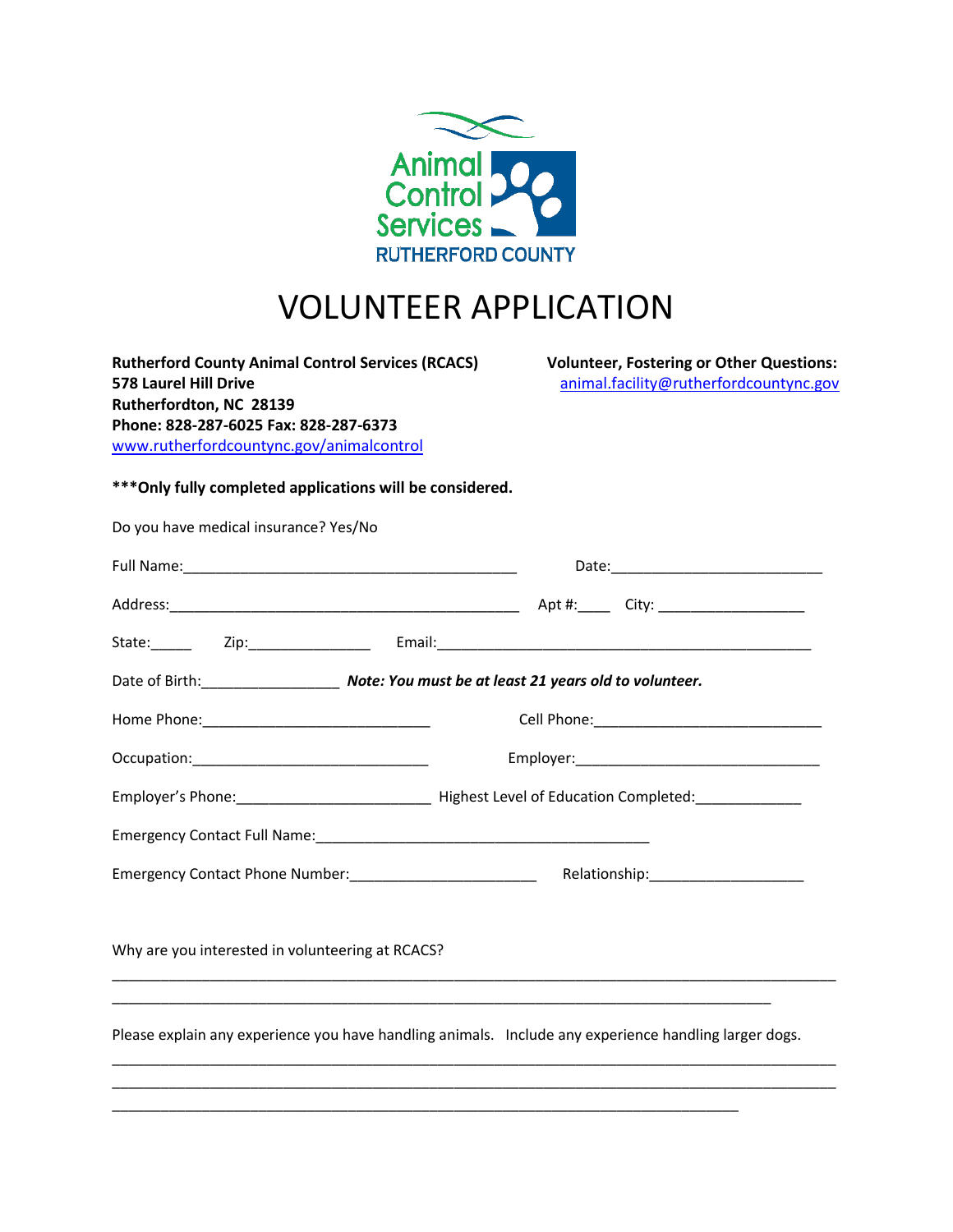Please list any special skills that you think may be useful to volunteering here.

How did you first hear about RCACS? \_\_\_\_\_\_\_\_\_\_\_\_\_\_\_\_\_\_\_\_\_\_\_\_\_\_\_\_\_\_\_\_\_\_\_\_\_\_\_\_\_\_\_\_\_\_\_\_\_\_\_\_\_\_

Have you ever volunteered or worked for RCACS in the past? If yes, what tasks did you perform? If yes, why did you leave? \_\_\_\_\_\_\_\_\_\_\_\_\_\_\_\_\_\_\_\_\_\_\_\_\_\_\_\_\_\_\_\_\_\_\_\_\_\_\_\_\_\_\_\_\_\_\_\_\_\_\_\_\_\_\_\_\_\_\_\_\_\_\_\_\_\_\_\_

\_\_\_\_\_\_\_\_\_\_\_\_\_\_\_\_\_\_\_\_\_\_\_\_\_\_\_\_\_\_\_\_\_\_\_\_\_\_\_\_\_\_\_\_\_\_\_\_\_\_\_\_\_\_\_\_\_\_\_\_\_\_\_\_\_\_\_\_\_\_\_\_\_\_\_\_\_\_\_\_\_\_\_\_\_\_\_\_\_

\_\_\_\_\_\_\_\_\_\_\_\_\_\_\_\_\_\_\_\_\_\_\_\_\_\_\_\_\_\_\_\_\_\_\_\_\_\_\_\_\_\_\_\_\_\_\_\_\_\_\_\_\_\_\_\_\_\_\_\_\_\_\_\_\_\_\_\_\_\_\_\_\_\_\_\_\_\_\_\_\_

Are you presently volunteering, or have you previously volunteered, for any community or charitable organization? If so, which organizations, and what were your tasks? \_\_\_\_\_\_\_\_\_\_\_\_\_\_\_\_\_\_\_

\_\_\_\_\_\_\_\_\_\_\_\_\_\_\_\_\_\_\_\_\_\_\_\_\_\_\_\_\_\_\_\_\_\_\_\_\_\_\_\_\_\_\_\_\_\_\_\_\_\_\_\_\_\_\_\_\_\_\_\_\_\_\_\_\_\_\_\_\_\_\_\_\_\_\_\_\_\_\_\_\_\_\_\_\_

\_\_\_\_\_\_\_\_\_\_\_\_\_\_\_\_\_\_\_\_\_\_\_\_\_\_\_\_\_\_\_\_\_\_\_\_\_\_\_\_\_\_\_\_\_\_\_\_\_\_\_\_\_\_\_\_\_\_\_\_\_\_\_\_\_\_\_\_\_\_\_\_\_\_\_\_\_\_\_\_\_\_\_\_\_

Are you volunteering to complete: Court-ordered community service? Yes/No Graduation requirement or school project? Yes/No Internship? Yes/No If yes to any, please explain. \_\_\_\_\_\_\_\_\_\_\_\_\_\_\_\_\_\_\_\_\_\_\_\_\_\_\_\_\_\_\_\_\_\_\_\_\_\_\_\_\_\_\_\_\_\_\_\_\_\_\_\_\_\_\_\_\_\_\_\_\_\_

Do you have any health conditions (physical, mental, or emotional) that may prevent you from performing certain tasks? If yes, please explain the condition(s), and any special accommodations you may need.

\_\_\_\_\_\_\_\_\_\_\_\_\_\_\_\_\_\_\_\_\_\_\_\_\_\_\_\_\_\_\_\_\_\_\_\_\_\_\_\_\_\_\_\_\_\_\_\_\_\_\_\_\_\_\_\_\_\_\_\_\_\_\_\_\_\_\_\_\_\_\_\_\_\_\_\_\_\_\_\_\_\_\_\_\_ \_\_\_\_\_\_\_\_\_\_\_\_\_\_\_\_\_\_\_\_\_\_\_\_\_\_\_\_\_\_\_\_\_\_\_\_\_\_\_\_\_\_\_\_\_\_\_\_\_\_\_\_\_\_\_\_\_\_\_\_\_\_\_\_\_\_\_\_\_\_\_\_\_\_\_\_\_\_\_\_\_\_\_\_\_

\_\_\_\_\_\_\_\_\_\_\_\_\_\_\_\_\_\_\_\_\_\_\_\_\_\_\_\_\_\_\_\_\_\_\_\_\_\_\_\_\_\_\_\_\_\_\_\_\_\_\_\_\_\_\_\_\_\_\_\_\_\_\_\_\_\_\_\_\_\_\_\_\_\_\_\_\_\_\_\_\_\_\_\_\_

\_\_\_\_\_\_\_\_\_\_\_\_\_\_\_\_\_\_\_\_\_\_\_\_\_\_\_\_\_\_\_\_\_\_\_\_\_\_\_\_\_\_\_\_\_\_\_\_\_\_\_\_\_\_\_\_\_\_\_\_\_\_\_\_\_\_\_\_\_\_\_\_\_\_\_\_\_\_\_\_\_\_\_\_\_

Have you ever been convicted of: An animal abuse offense? Yes/No A drug offense? Yes/No If yes to any, please explain. \_\_\_\_\_\_\_\_\_\_\_\_\_\_\_\_\_\_\_\_\_\_\_\_\_\_\_\_\_\_\_\_\_\_\_\_\_\_\_\_\_\_\_\_\_\_\_\_\_\_\_\_\_\_\_\_\_\_\_\_\_

Have you ever been terminated from a volunteer or paid position? If yes, please explain.

The volunteer program was formed to assist staff in placing as many animals as possible in new homes, and providing care for them while they are housed at the shelter. Please understand that we are not a "no-kill" facility, however we work tirelessly to avoid the euthanasia of all adoptable animals that come into our facility. As a volunteer, we expect you to complement our efforts.

\_\_\_\_\_\_\_\_\_\_\_\_\_\_\_\_\_\_\_\_\_\_\_\_\_\_\_\_\_\_\_\_\_\_\_\_\_\_\_\_\_\_\_\_\_\_\_\_\_\_\_\_\_\_\_\_\_\_\_\_\_\_\_\_\_\_\_\_\_\_\_\_\_\_\_\_\_\_\_\_\_\_\_\_\_\_\_\_\_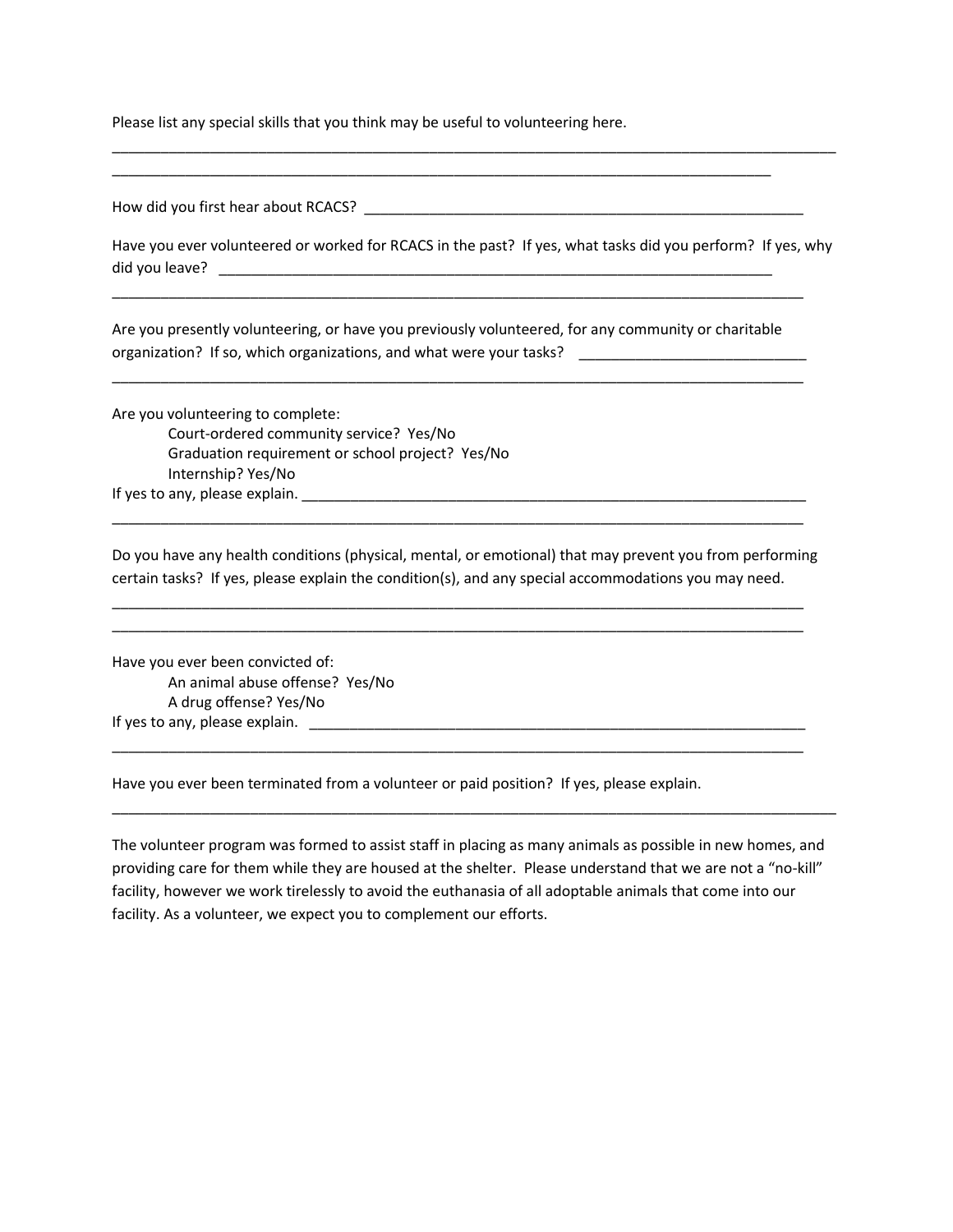#### **Please check ALL areas you are interested in volunteering in:**

#### **Animal Care Volunteer:**

- \_\_\_\_Cat Enrichment (Plays, socializes, grooms, etc)
- \_\_\_\_Dog Enrichment (Walks, plays, socializes, grooms, etc)
- \_\_\_\_Scheduled Group Dog Walking Program
- \_\_\_\_Laundry
- \_\_\_\_Dishes
- \_\_\_\_Transporter (Transport animals to vets, rescues, foster parents, events, etc)
- \_\_\_\_Animal Caretaker (Assist in cleaning of animal kennels)
- \_\_\_\_Trainer (Train basic behaviors, etc)
- Play Group (Assist in our off-leash playtime for dogs)

#### **Other:**

\_\_\_\_Painting

\_\_\_\_Landscaping

 $\rule{1em}{0}$  Other  $\rule{1em}{0}$ 

### **Availability:**

| What days are you available? M___T___W___TH___F___SA___SU_ |  |  |  |  |
|------------------------------------------------------------|--|--|--|--|
|                                                            |  |  |  |  |

| Are you interested in volunteering long term regularly or short term? |        |                 |  |  |  |  |
|-----------------------------------------------------------------------|--------|-----------------|--|--|--|--|
| Reference Name                                                        | Number | <b>Relation</b> |  |  |  |  |
| Reference Name                                                        | Number | Relation        |  |  |  |  |

\_\_\_\_\_\_\_\_\_\_\_\_\_\_\_\_\_\_\_\_\_\_\_\_\_\_\_\_\_\_\_\_\_\_\_\_\_\_\_\_\_\_\_\_\_\_\_\_\_\_\_\_\_\_\_\_\_\_\_\_\_\_\_\_\_\_\_\_\_\_\_\_\_\_\_\_\_\_\_\_\_\_\_\_\_\_\_\_\_

All volunteer applications are reviewed by the Animal Control Services Supervisor. Selection of volunteers is based on the interests and skills of the volunteer, ability to demonstrate a commitment to the volunteer program, and current needs of the organization. Volunteers who are willing to commit to a set schedule will be given first consideration.